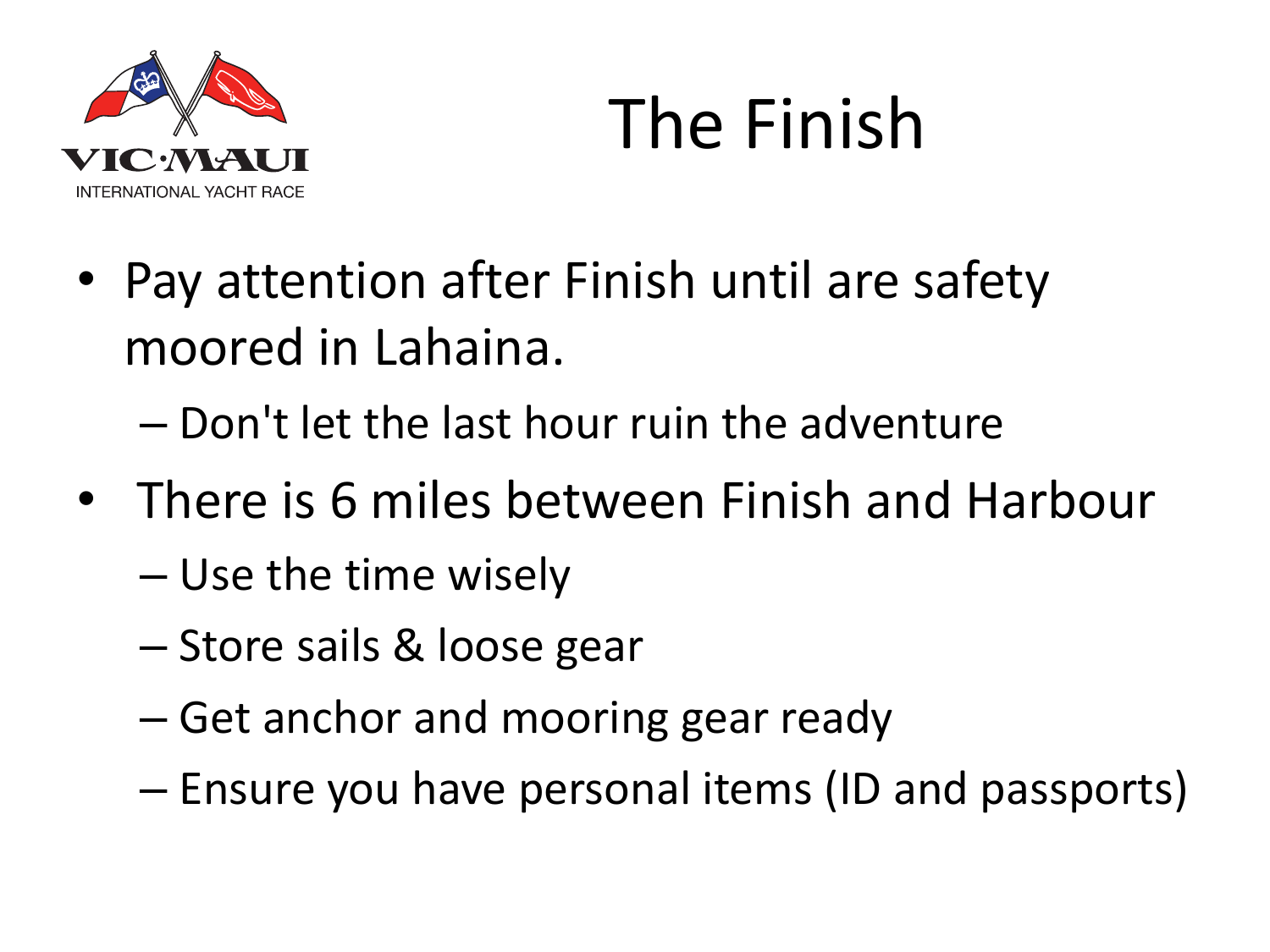

## Finish Line

- The Finish is automated. Your time will taken by YB tracker
- There is no Committee Boat or sound signal when you cross line
	- You may have confirmation by VHF
- Will be met by LYC pilot boat after Finish
	- Someone will come aboard to ASSIST your entrance into Lahaina
	- BUT Skipper still responsible for boat and course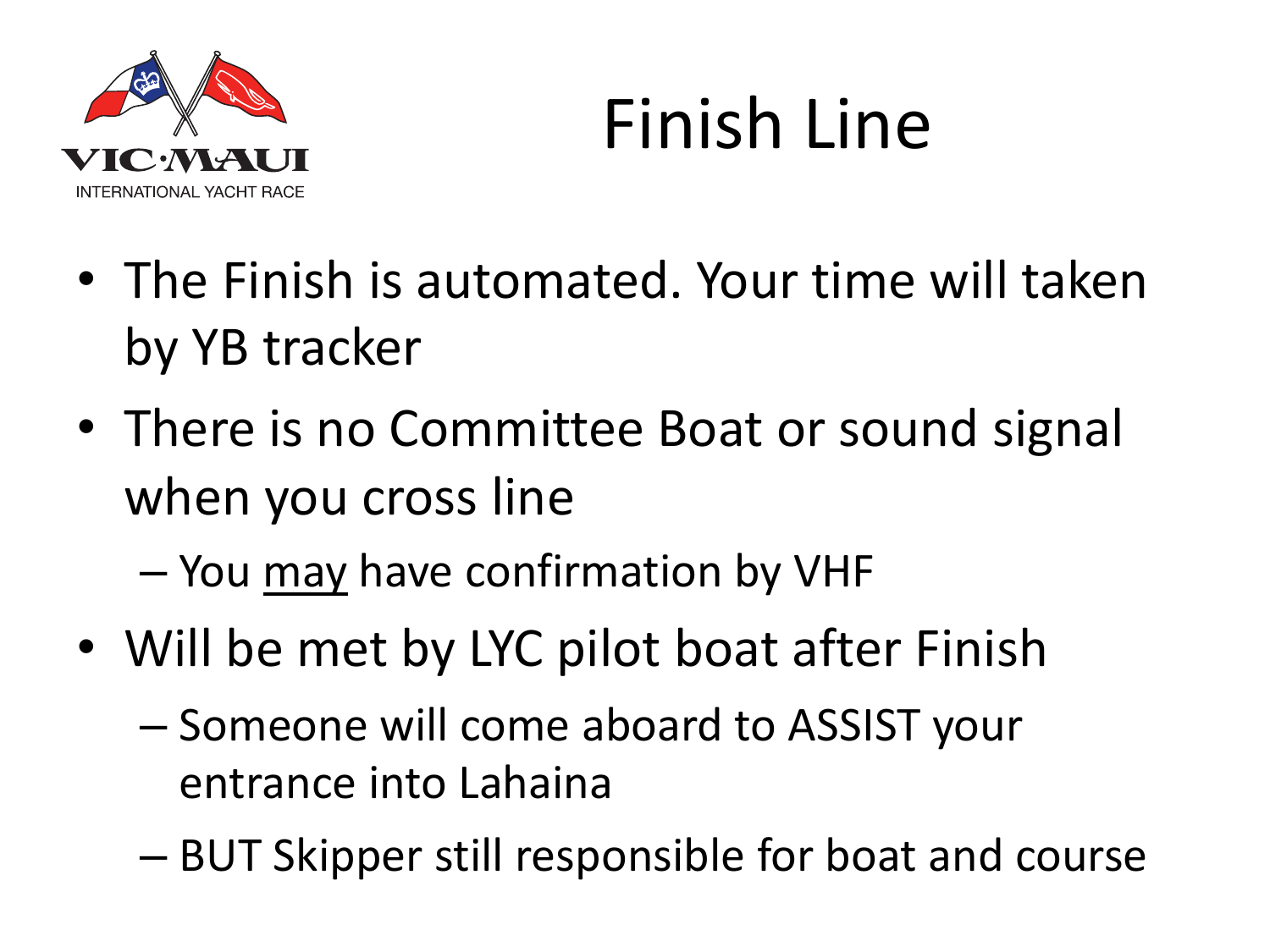

### Lahaina

- Prepare to anchor out in Roadstead – Mooring may be available
- Boats will probably come to temporary dock for meeting family and Greeting Party
	- You cannot stay there for more than a few hours
	- Beware of shallow draft
	- Lots of ferries and tourist boats to cause trouble
- Don't let your guard down until boat is safely moored for the night.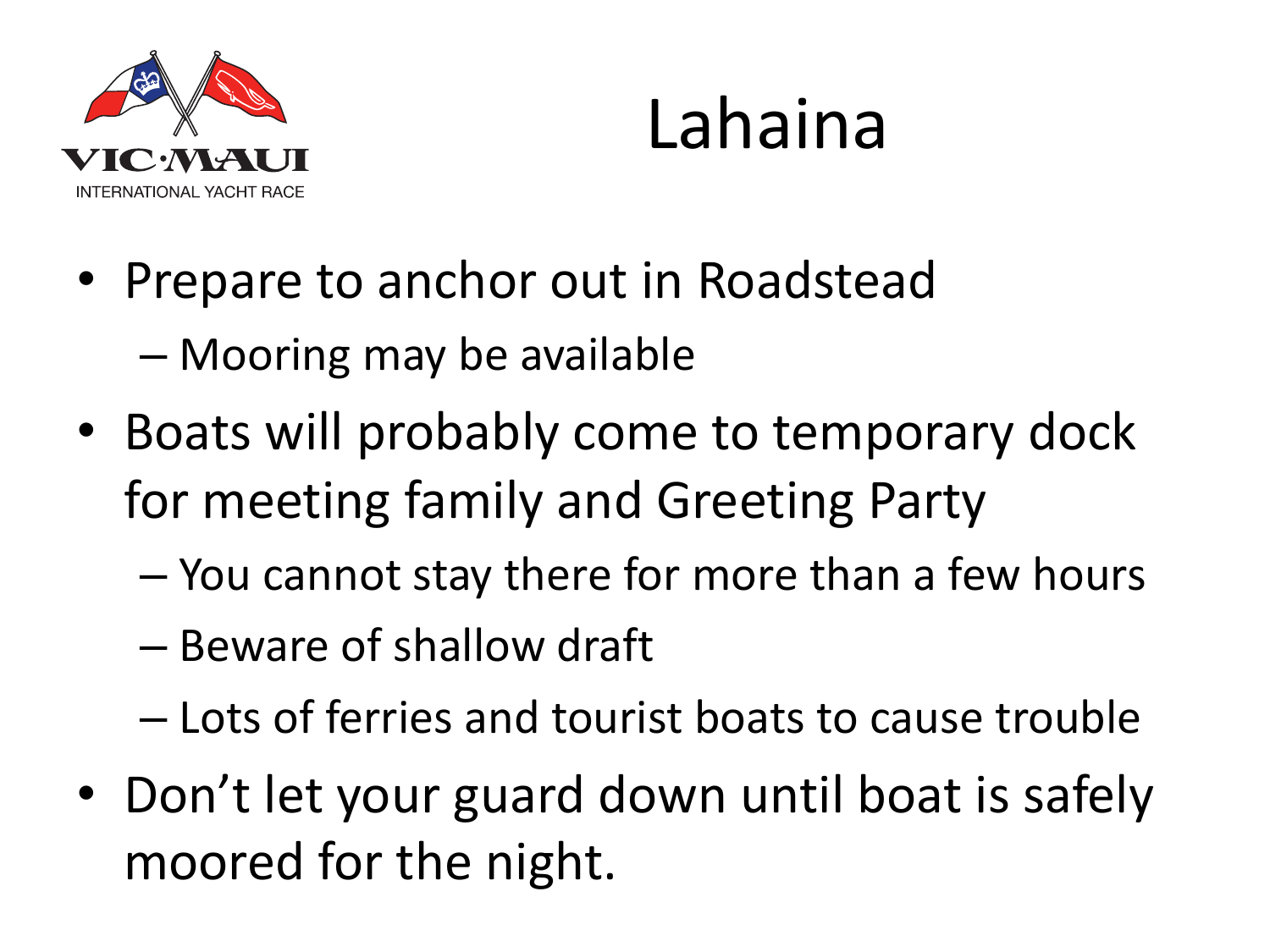

# Delivery Home

- Greeting Party and Reunions with family & friends leads to a well-deserved sleep
- THEN you need to think about preparations for voyage home
	- Assign jobs to crew to help before they melt away
	- Arrange for specific times for work parties
	- Shuttle boat arrangements
	- Time at gas dock for loading fuel, water, food